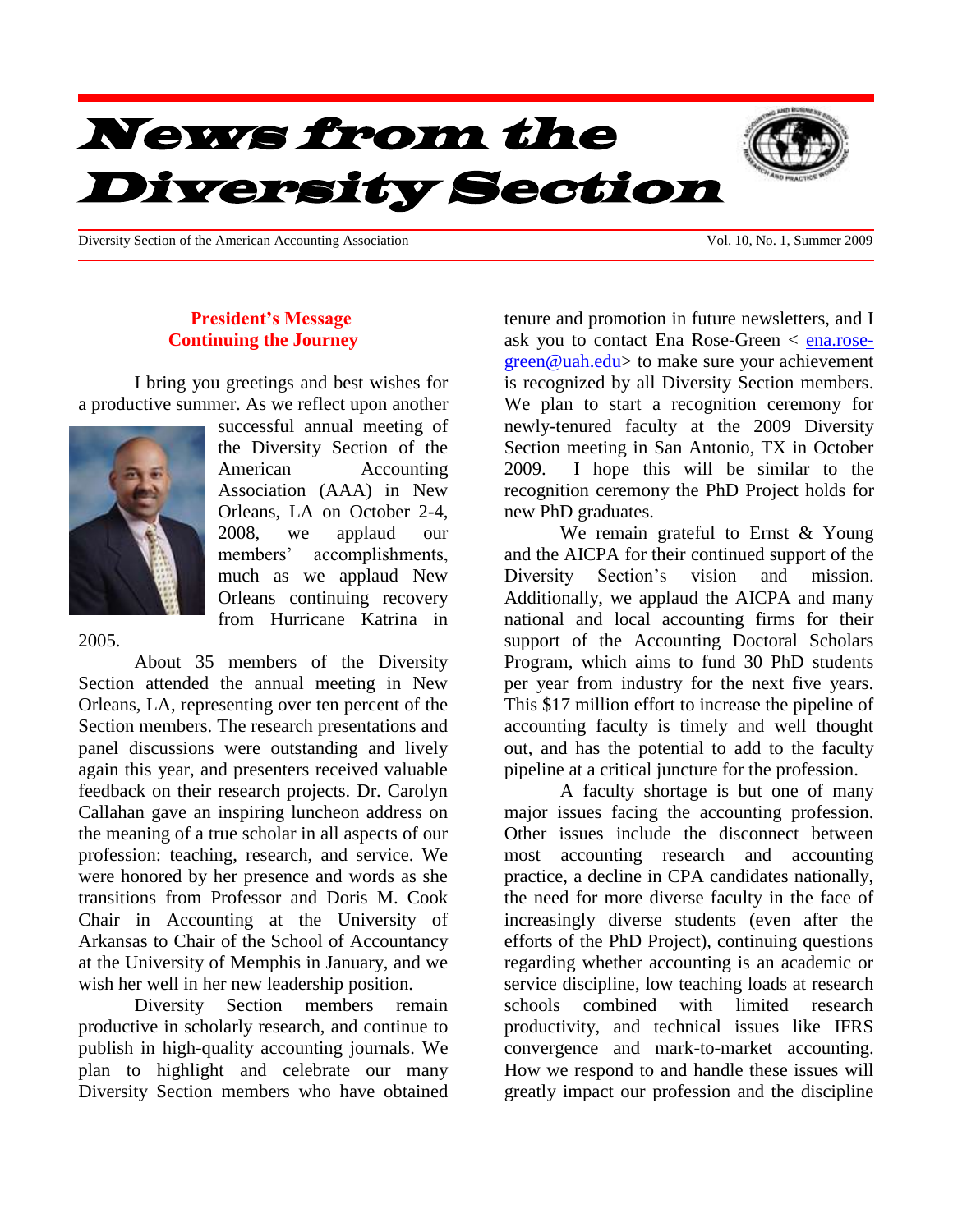of accounting in the years ahead, and I look forward to working with you to address these challenges.

I invite you to join me in being more committed to enhancing the success of the Diversity Section by being involved and active in all Diversity Section activities. You can start by presenting your research in a Diversity session at the AAA Meeting in New York in August, or by presenting your research at the Diversity Section meeting in San Antonio, TX in October 2009. The Executive Committee extends a special thanks to the AICPA for providing \$10,000 of support to Diversity Section members to attend the Diversity Section meeting in San Antonio, TX. Also, make sure you update your profile information on the Diversity Section of AAACommons. Again, best wishes for a productive summer.

*Mark C. Dawkins, President University of Georgia*

**Excerpts from the Minutes of the American Accounting Association Diversity Section Business Meetings in San Diego – August 5, 2008**

The following officers were elected for the 2008- 2009 year:

- President Mark Dawkins
- Vice-President Pamela C. Smith
- Secretary Amelia Baldwin
- Treasurer Henock Louis

The following individuals were also appointed:

*Council Representative* – Ola Marie Smith *Newsletter Editor* – Ena Rose-Green *Associate Editor* - Sandra Gates *2009 Annual Meeting Chair* – Raymond Elson *Mentoring* – Matthew Anderson *2009 Diversity Meeting Chair* – Kathryn K. Epps *Awards Committee* – Delano Berry *Historian* – Byron Henry *Diversity Initiatives in Public & Private Sector* – Arianna Pinello

#### **Ernst & Young Research Grant Winners:**

The following awards were granted:

\$5,000 to **Paquita Davis-Friday**, CUNY Baruch College, for "Minority Report on Board Composition: The Business of Gender and Race.

\$2,350 to **Amelia Baldwin**, University of Alabama in Huntsville, for "Doctoral Programs and Minority Graduates: Motivation and Progress",

\$2,650 to **Fannie Malone**, Texas Southern University, for "The Vanishing African American Male in Academia".

*Amelia Baldwin, Secretary - Diversity Section University of Alabama in Huntsville*

**Diversity Section Mid-Year Meeting New Orleans, Louisiana October 2-4, 2008:** 

Mark Dawkins started the business meeting at noon.

#### **MEETING ISSUES**

#### **Locations for the section meeting:**

The following locations were suggested: Philadelphia, Miami, Atlanta, San Antonio, Nashville and the list from Commons. It was suggested that we try to keep the hotel rate to \$160 or less per day.

**Date for section meeting:** It was determined that the section meeting should be Thursday to Saturday. The consensus was that October would be alright. It was suggested that we should try to avoid being on the same weekend as the southern NABA conference if the meeting was not going to be in Atlanta.

**Suggestions for increasing participation in the meeting:** It was noted that we currently have 314 members, about 10% of which attended the conference. This isn't out of line, percentagewise, with other sections. Bigger sections might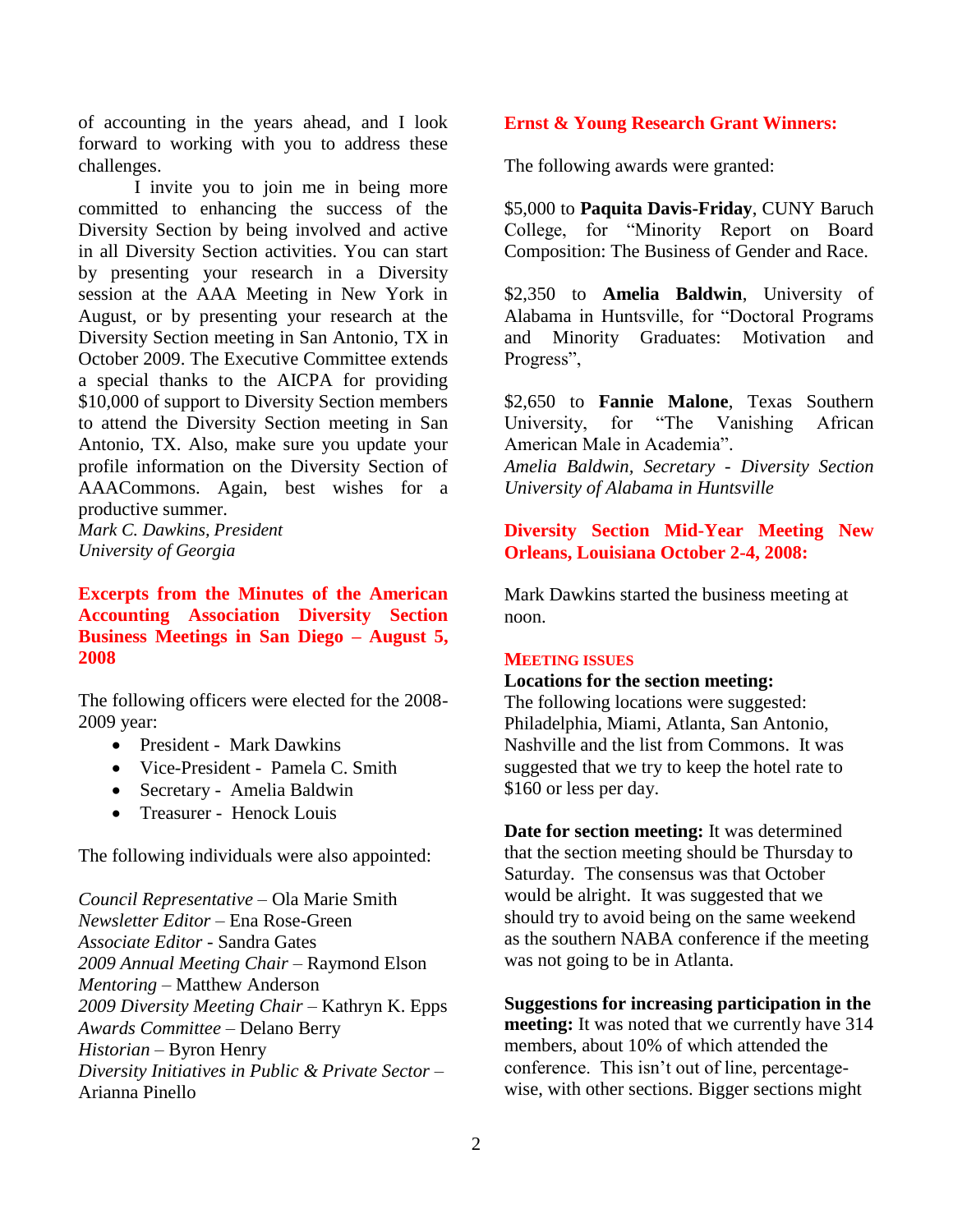get 15%. It was suggested that we need to get CFP and meeting information out sooner.

**Need for shadows for the planning of midyear and annual meetings:** Ray will shadow Lisa for the annual meeting. Ena will shadow Ray in 2010 for AAA 2011. Louis will shadow Kathryn in 2009, and will then be responsible in 2010.

## **SECTION ISSUES**

**The need to develop an officer selection** 

**process:** Pam Smith is president elect, but we don't have a pipeline. Harold Little is the nominating committee chair. Some sections have a lock-step process through the officer positions. Dahlia suggested that officers and office holders should be expected to show up for and participate in the midyear meetings.

**Re-writing and finalizing of By-laws:** Mark is going to take responsibility for re-writing and finalizing the by-laws. He will incorporate Pam's work on the officer selection process. Julie Smith-David will post the working documents to the Diversity area of the AAA commons.

**Strategic Plan & Objectives:** Kathryn suggested we have a strategic goal to find and create publication outlets for our members, particularly on diversity issues. She suggested that we need to cultivate those opportunities as a section. It was noted that about 75% of the papers presented at the conference had a diversity component. It was mentioned that we are discouraged from doing diversity research or are hesitant to do diversity research because outlets are outside of accounting and perhaps outside of business. The issue was raised as to whether we should set a goal for a high-quality peer-reviewed journal on Diversity in Business. It was thought that to focus on accounting alone would be too narrow. Other disciplines have subgroups somewhat similar to us that might want to partner together to reach this eventual goal. It was then suggested that this should be a long-term, perhaps five year, goal. It was agreed that it needs to be part of the strategic plan of every Diversity section president in the coming years. A suggestion for a short-term goal for this year was to identify a list of current journals (post info to AAAcommons). Perhaps next year we could find a journal that is open to having a special issue for Diversity related articles. Tracey noted that *Issues in Accounting Education* will have a new editor next year. She also noted that AAA is developing some guidelines for creating new journals. She suggested we look at *Current Issues in Auditing* for ideas.

**AAA Commons Volunteers**: Kathryn Epps, Amelia Baldwin, Pam Smith, and Ray Elson.

## **Diversity Section Conference Best Paper**

**Award:** The award was given to Nelson U. Alino of the University of South Carolina for his paper," The Effect of Management Accounting Systems on Reducing Conflict and Improving Decision-Making in Heterogeneous Groups."

Mark thanked everyone for their participation in the meeting. Everyone agreed that the feedback to the presenters was very high. *Amelia Baldwin, Secretary - Diversity Section University of Alabama Huntsville.*

*We are looking forward to our next section meeting which will be held October 1-3, 2009 at the Marriott Riverwalk in San Antonio Texas. Keep your calendars open!* 

# Funding Alert!

The AICPA has made \$10,000 available for 10 \$1,000 grants to Diversity Section members to supplement travel to the Diversity Section meeting in San Antonio, TX. See application information.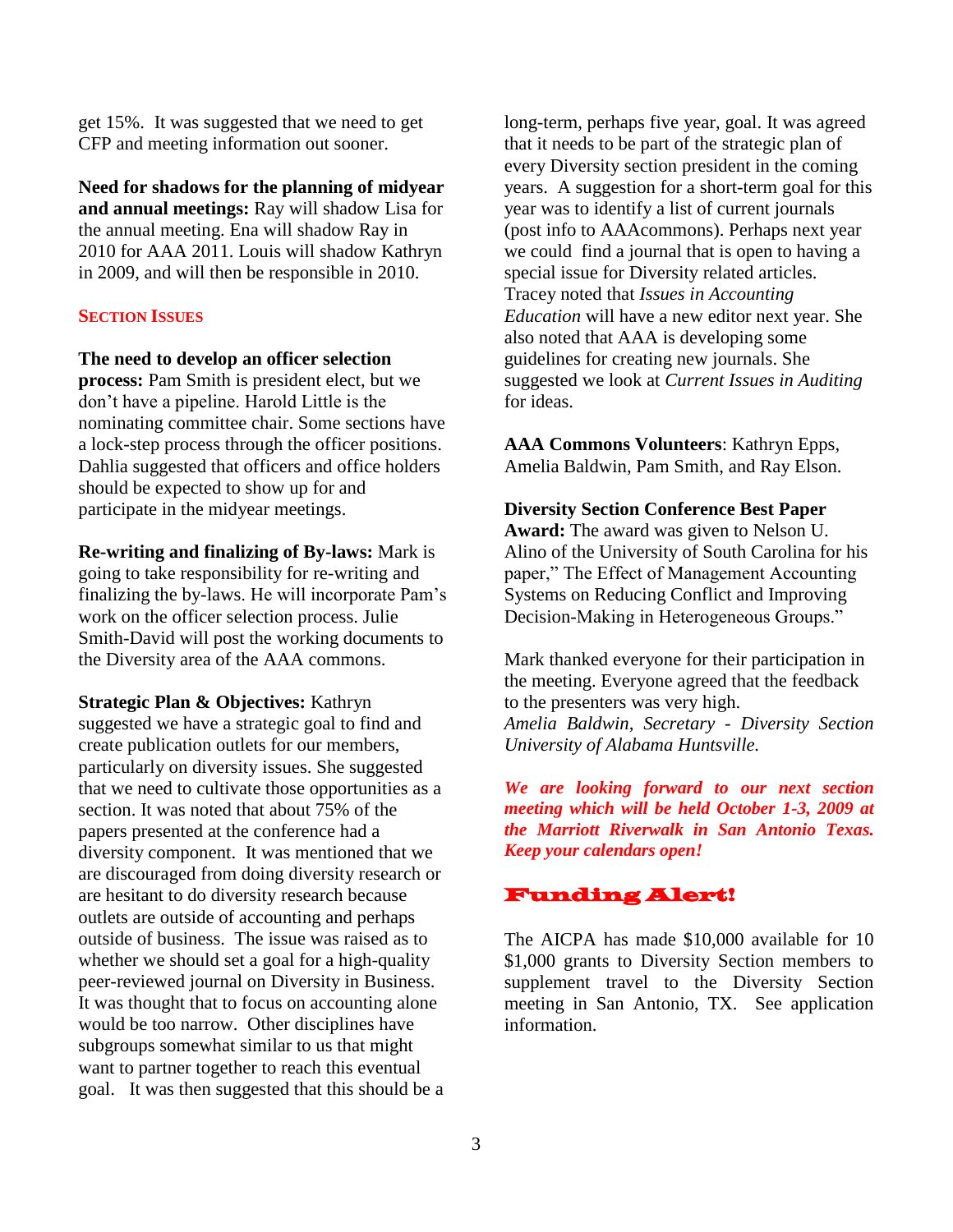#### **Awards/Promotions/Honors**

Eva Jermakowicz, Jenice Prather-Kinsey and Inge Wulf were awarded the "Best Paper Award" from the 10th World Congress of Accounting Educators for Istanbul, Turkey, November 11, 2006 for their paper "The Value Relevance of Accounting Income Reported by DAX-30 German Companies

Harold Little was awarded one of only forty CIBER (Center for International Business Education and Research) scholarships to attend the 19th Annual Faculty Development in International Business Program hosted by the University of South Carolina.

Rosalie Hallbauer was hired as a Visiting Associate Professor at Florida Memorial University.

Pamela Smith was promoted to Associate Professor, with tenure, at the University of Texas at San Antonio.

Dana Hollie was hired as an assistant professor at the University of Colorado at Boulder.

Raymond Elson was promoted to Associate Professor in the Langdale College of Business at Valdosta State University.

Norris Dorsey is the author of "The Art of Inclusion, Accounting Workbook, Rich vs. Wealth" which is forthcoming.

Dahlia was named the KPMG Faculty Fellow at University of South Florida

William Belski was named the AAA/AICPA Faculty Delegate of Samford University for 2008

Jenice Prather-Kinsey just completed her term (2007-2008) as President of the International Accounting Section. During this term, the section had the largest number of registrants for the midyear meeting and doctoral new faculty consortium, the second largest dollars of contributions to the "Gift Membership" fund, the first midyear CPE workshop, the largest number of annual meeting paper submissions and the first annual meeting of the IAS mini plenary in our history.

Araya Debessay was appointed to serve as Co-Chair of the University of Delaware Diversity Task force

#### **Refereed Journal Publications**

Belski, W, J. Beams and J Briggs "A Test of Deterrents to Insider Trading Using Importance Ratings", *Accounting and the Public Interest.* Forthcoming

Belski, W, J. Beams and J Brozovsky, "Ethical Judgments in Accounting: An Examination onthe Ethics of Managed Earnings, the *Journal of Global Business Issues.*

Clovey, R. and O Oladipo. 2008. "The VITA Program: A Catalyst for Improving Accounting Education", *The CPA Journal* Dec: 60-65

Gabbin, A. L. and L. I. Wood (2008). "An Experimental Study of Accounting Majors' Academic Achievement Using Cooperative Learning Groups," *Issues in Accounting Education* 23 (3): 391-404.

Jacobs, F. and N. Marudas, "The Combined Effect of Donation Price and Administrative Inefficiency on Donations to U.S. Nonprofit Organizations", *Financial Accountability and Management*. Forthcoming

Jacobs, F. and A.S. Maiga., "Assessing JIT Performance: An Econometric Approach**",** the *Journal of Management Accounting Research*. Forthcoming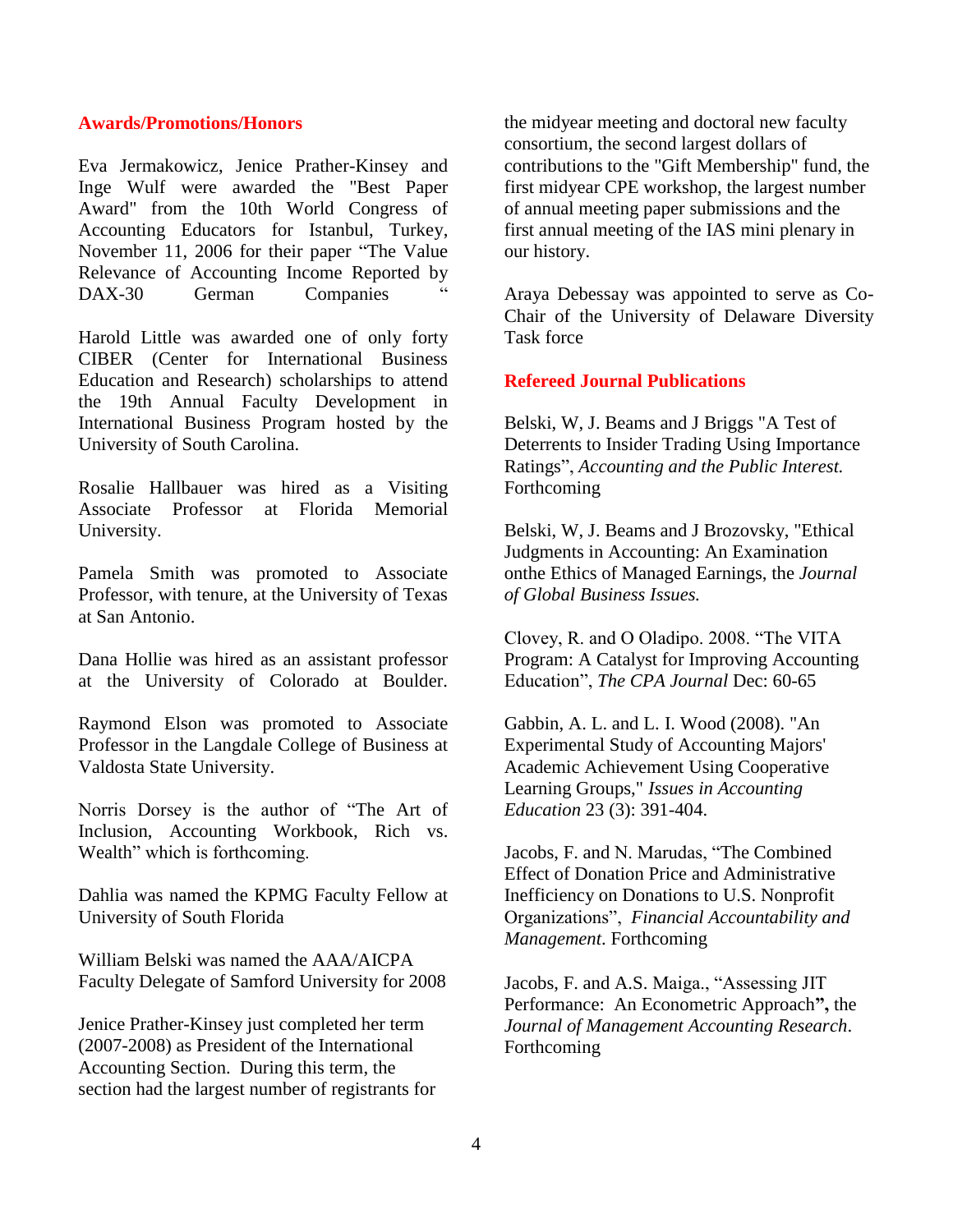Jacobs, F. and A.S. Maiga, (2008) "Extent of ABC Use and Its Consequences."*Contemporary Accounting* Vol. 25, No. 2.

Jacobs, F. and A.S. Maiga, (2008), "The Moderating Effect of Manager's Ethical Judgment on the Relationship between Budget Participation and Budget Slack." *Advances in Accounting.* Vol. 23.

McDowell, E and P. C. Smith (2008). "Examining Tax Strategy Patents – An Analysis of Reform Measures." *Journal of Legal Tax Research*.

Robinson D., L. Henock and J Joe. "Managers' and investors' responses to media exposure of board ineffectiveness," the *Journal of Financial and Quantitative Analysis,* Forthcoming

Robinson D, "Auditor independence and auditor-provided tax service: Evidence from going-concern audit opinions prior to bankruptcy filings," *Auditing: A Journal of Practice and Theory*, Volume 27, No. 2.

Wells, Jean T. and Alexander Gabbin, (2008), "Tax Workpapers and Work Product Privilege: Textron and the Auditor/Attorney Relationship" , *CPA Journal*

## *UGA Terry College of Business appoints Mark Dawkins associate dean for academic programs*

Mark C. Dawkins, is the new associate dean for academic programs at the University of Georgia's Terry College of Business. Mark became the college's first director of diversity relations in 2004. "Mark brings to this role the full admiration of his colleagues in accounting and the support of the college as a whole," said Robert T. Sumichrast, dean of the Terry College. "Going forward, I am confident he will provide excellent leadership for our degree programs and improve the overall experience of our students,

from recruitment and admissions to graduation and placement." Mark will oversee the bachelor's and master's programs in business and their accreditation. *David Dodson- writer*

#### **Financial Report**

The following is the Diversity Section's budget for the fiscal year September 1, 2007, through June 30, 2008.

#### **Inflows**

| <b>Dues</b>                              | \$3,726  |
|------------------------------------------|----------|
| Mid-year Meeting Registration Fees       | 4,950    |
| <b>Contribution for Mid-Year Meeting</b> | 17,000   |
| <b>Other Contributions</b>               | 5,000    |
| Interest Income                          | 1,188    |
| Total Inflow                             | \$31,864 |
| <b>Outflows</b>                          |          |
| Annual Meeting Hotel & Other             |          |
| Expenses                                 | \$851    |
| Mid-Year Meeting Hotel & Other           |          |
| <b>Expenses</b>                          | 9,986    |
| General/Administrative                   | 5,525    |
| Other                                    | 199      |
| <b>Total Outflows</b>                    | \$16,561 |
|                                          |          |

# **Net inflow \$15,303**

## **Editor's Corner**

Sandra and I were very pleased to serve as Coeditor of the Diversity Section Newsletter. Our goal is to highlight the accomplishments of the section members as well as to inform members of events and opportunities available to advance professional development. We encourage members to continue to participate in the activities of this section and the AAA. Be sure to inform us of your accomplishments so we can celebrate with you. Thanks to all who helped with this newsletter.

*Ena Rose-Green & Sandra Gates*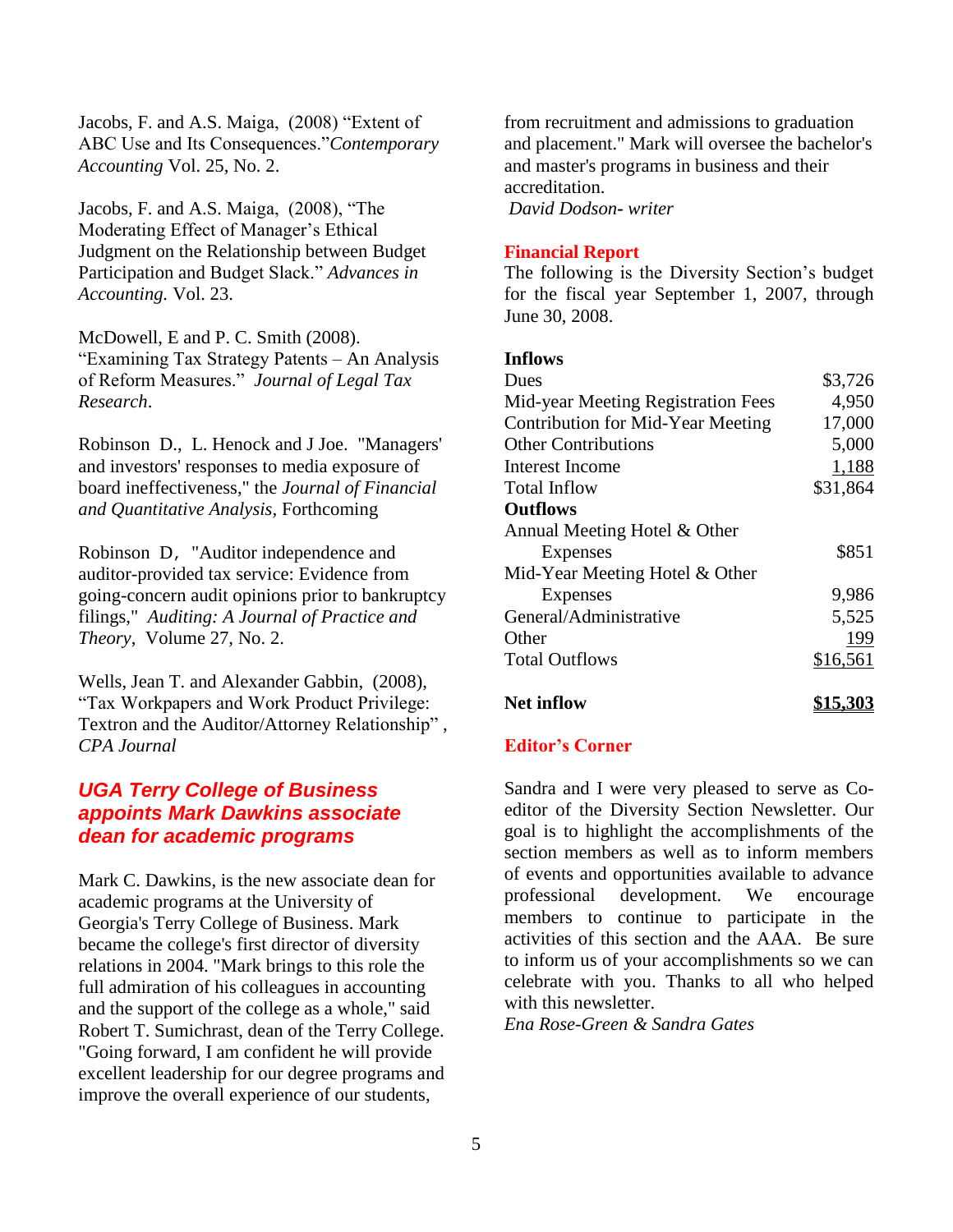

## **2009 AICPA Faculty Delegate Diversity Section Meeting of the American Accounting Association**

## **October 1-3, 2009 San Antonio, TX**

The AICPA Minorities Initiatives Committee is accepting applications for Delegates to attend the Diversity Section Meeting of the American Accounting Association (AAA). The goal of this initiative is to enable tenuretrack minority faculty to build strategic alliances with peers and encourage faculty to conduct scholarly research. The AICPA Delegate to the AAA Diversity Section Meeting will receive reimbursement for expenses to attend the meeting related to registration, airfare, and hotel, not to exceed \$1,000. **The delegate must be able to attend the entire conference to be eligible for reimbursement.**

## **Eligibility:**

The Faculty member must be:

- 1. An Ethnic minority
- 2. In a tenure-track faculty position
- 3. Seeking tenure (Those faculty who are already tenured are not eligible for this sponsorship).
- 4. A member of the Diversity Section of the AAA
- 5. Presenting a paper or be a panel member at the AAA Diversity Section conference.
- 6. A first time recipient of the delegate funding (Those faculty who have received AICPA AAA funding are not eligible for this sponsorship).

The Faculty member will receive preference if he / she is a member of the AICPA.

We strongly encourage faculty members at the participating institutions who are CPA's and or former AICPA Ph.D. Fellowship recipients to apply.

## **Application submission and deadline:**

- 1. Complete the enclosed application
- 2. Provide a letter of support from the department chair/dean (must be written on department stationery)
- 3. Provide a bio not to exceed three pages
- 4. All materials must be received no later than 5:00 p.m., June 26, 2009

## **Submit Faculty Delegate Application and all materials to:**

Dr. Amelia Baldwin Associate Professor of Accounting University of Alabama at Huntsville Business Administration Bldg. 360 Huntsville, AL 35899 [Amelia.Baldwin@uah.edu](mailto:Amelia.Baldwin@uah.edu)

Evaluations will be made on July 17, 2007

If you have any additional questions in regards to this program, contact Ostine Swan, AICPA Senior ManagerDiversity, Work/Life, and Women's Initiatives at (919) 402-4919 or by e-mail at [oswan@aicpa.org.](mailto:oswan@aicpa.org)